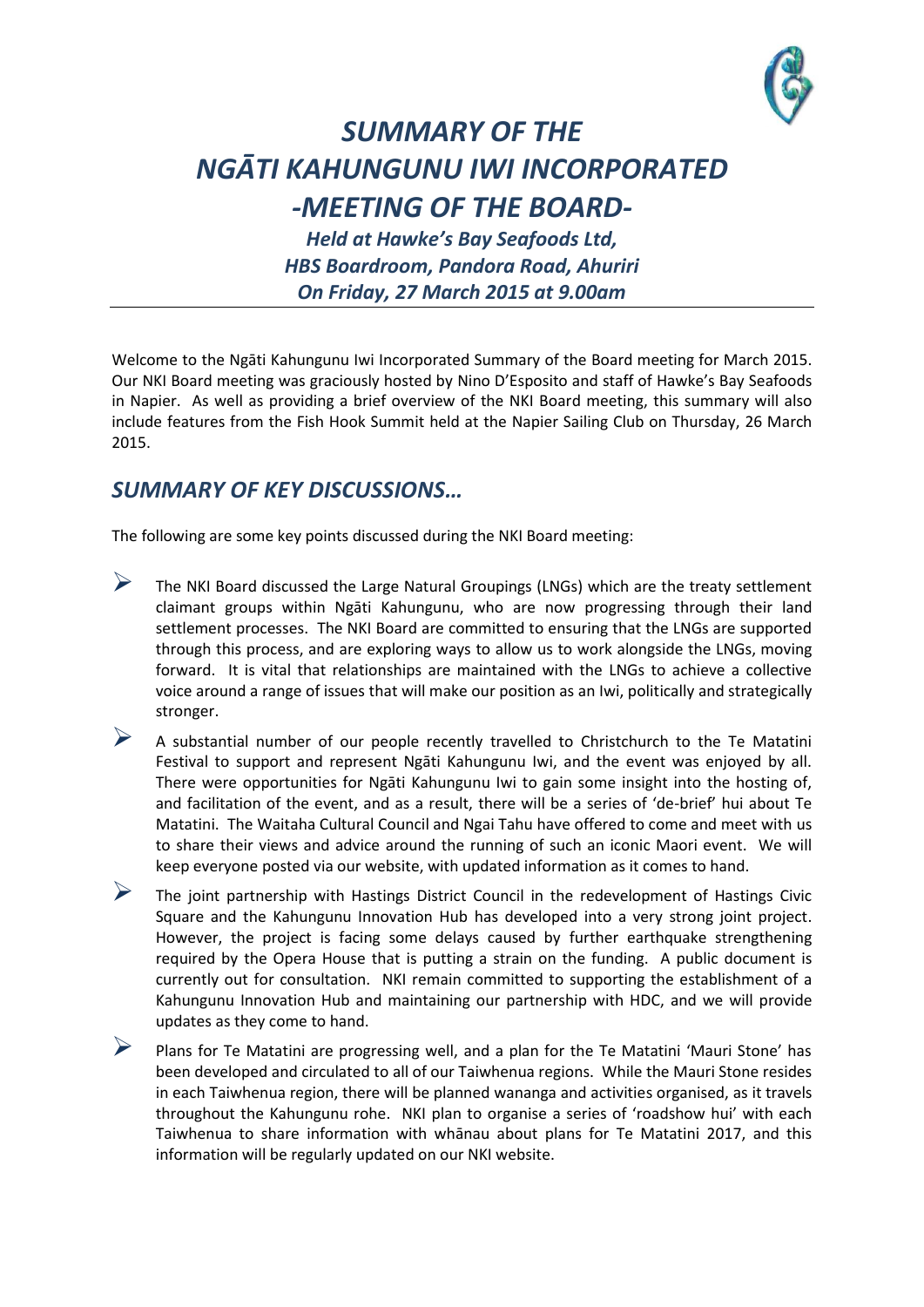The Environment & Natural Resources team at the tari have organised a series of "Fresh Water Rights and Interests" Hui-a-Iwi during April. The purpose of these hui are to provide whānau with updates on what has been happening in the water space. There will be three hui held throughout the rohe. Please feel free to attend any one of these hui when it comes to your area.

 The SMART Services team have already moved towards achieving our goal of becoming paperless. All registrations for hui, memberships, sponsorships, scholarships



Ngāti Kahungunu leaders have been meeting with the Iwi Leaders Group on freshwater rights and interests. We would like to provide whanau with an pdate on the progress made to date. All interested whanau are invited to attend one of the following hui being held throughout the Kahungunu rohe.

14 April 2015 5:30pm Heretaunga Taiwhenua, Hastings 15 April 2015 5:30pm at the Hub, Allardice Street, Dannevirke 21 April 2015 10:00am at the Wairoa Community Centre, Wairod

AU MAI HAERE MAI - COME, SHARE & BE INFORME For catering purposes, please register your interest for these hui by contacting the iwi office:<br>(06) 8762-718 or (0800) 524-864 or Email: michelle@kahungunu.iwi.nz

and ticketed events, are now done online via our NKI website. Since this process was put in place late last year, we have noted a significant increase in the number of whānau who have engaged with online registrations, and they have been responding well to this process.

 The Te Ara Toiora/Health & Wellbeing Unit continue to focus on maintaining key partnerships with local and central government agencies. As an Iwi Authority, NKI are often approached and asked to partner or represent on a number of local and central government Boards. Our working agreement with various agencies ensures that there are robust processes in place for our people who sit as Iwi representatives on different Boards.

The Te Reo, Tikanga & Matauranga Unit are working towards hosting the  $2^{nd}$  Ngāti Kahungunu Te Reo Awards evening that will be held on Friday, 17 April 2015 at the Hastings Sports Centre on Railway Road, Hastings. All tickets are now sold out for this auspicious event, but keep an eye on our website over the next few weeks, as the results and photos from the evening will be posted on our NKI website.

 Congratulations to the tari for another successful Fish Hook Summit, held at the Napier Sailing Club, Napier. We had a stellar array of presenters who spoke on a range of different topics, from experiences of being an independent Kahungunu



fisherman, the impacts of climate change on Ngāti Kahungunu, the state of our awa, a hapūled fishing venture by Motuwairaka Marae, and an example of a hapū-led planning document entitled 'Mana Ake', to name a few. All of our presenters received a beautiful carved taonga, depicting the tail of a fish caught in a fish hook, created by Dion McGruther (Ngāti Kahungunu me Tainui). The taonga were presented in recognition and appreciation of the information that presenters shared during the Summit. We had the pleasure of hosting our rangatahi